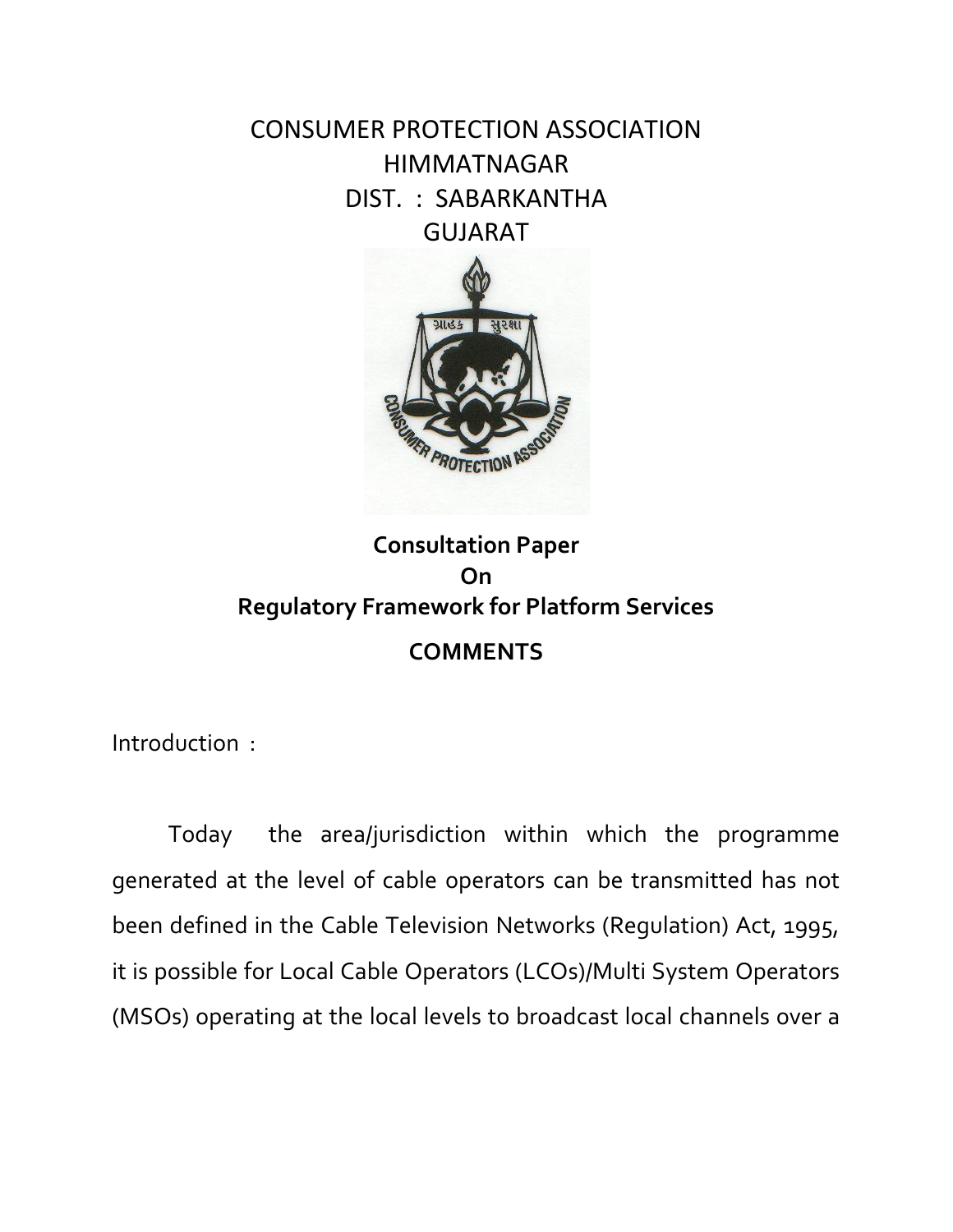larger geographical area i.e at Regional/State/National level by transmitting the same content over their entire network.

We have seen that some cable operators are also venturing into transmission of local channels over wider geographical area which includes inter-state and intra state transmission by sharing the same content with others on their network. In such a scenario, local channels are basically operating as State/Regional/National channels like permitted private satellite TV channels without getting any permission. The intent of allowing cable operators to generate and transmit local programme is to keep the local people informed of relevant local issues. However this intent is not fulfilled when LCOs and MSOs start networking of the content to cover a larger geographical area. Given the present state of technological advancement, the tendency to network content at a larger geographical area has gained strength. In this scenario this consultation paper will be very useful.

1. Do you agree with the following definition for Platform Services (PS)? If not, please suggest an alternative definition:

"*Platform services (PS) are programs transmitted by Distribution Platform Operators (DPOs) exclusively to their own*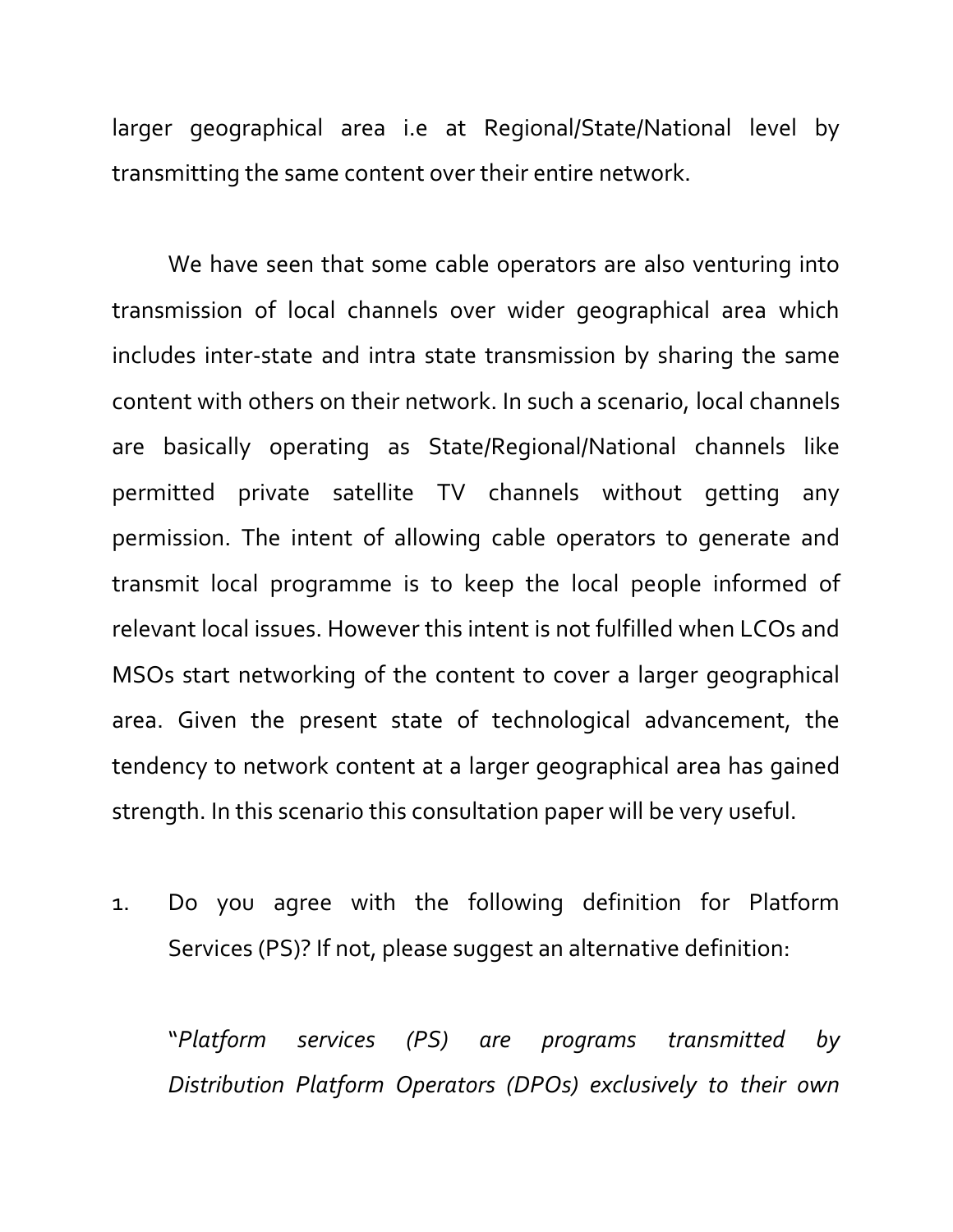*subscribers and does not include Doordarshan channels and TV channels permitted under down linking guidelines."* 

*Yes.*

- 2. Kindly provide comments on the following aspects related to programs to be permitted on PS channels:
	- 1. PS channels cannot transmit/ include
		- 2.1.1 Any news and/or current affairs programs,

Yes.

Local news can be permitted.

2.1.2 Coverage of political events of any nature,

Yes

2.1.3 Any program that is/ has been transmitted by any Doordarshan channels or TV channels permitted under up linking/ down linking guidelines, including serials and reality shows,

Yes

2.1.4 International, National and State level sport events/ tournament/ games like IPL, Ranji trophy, etc.

Yes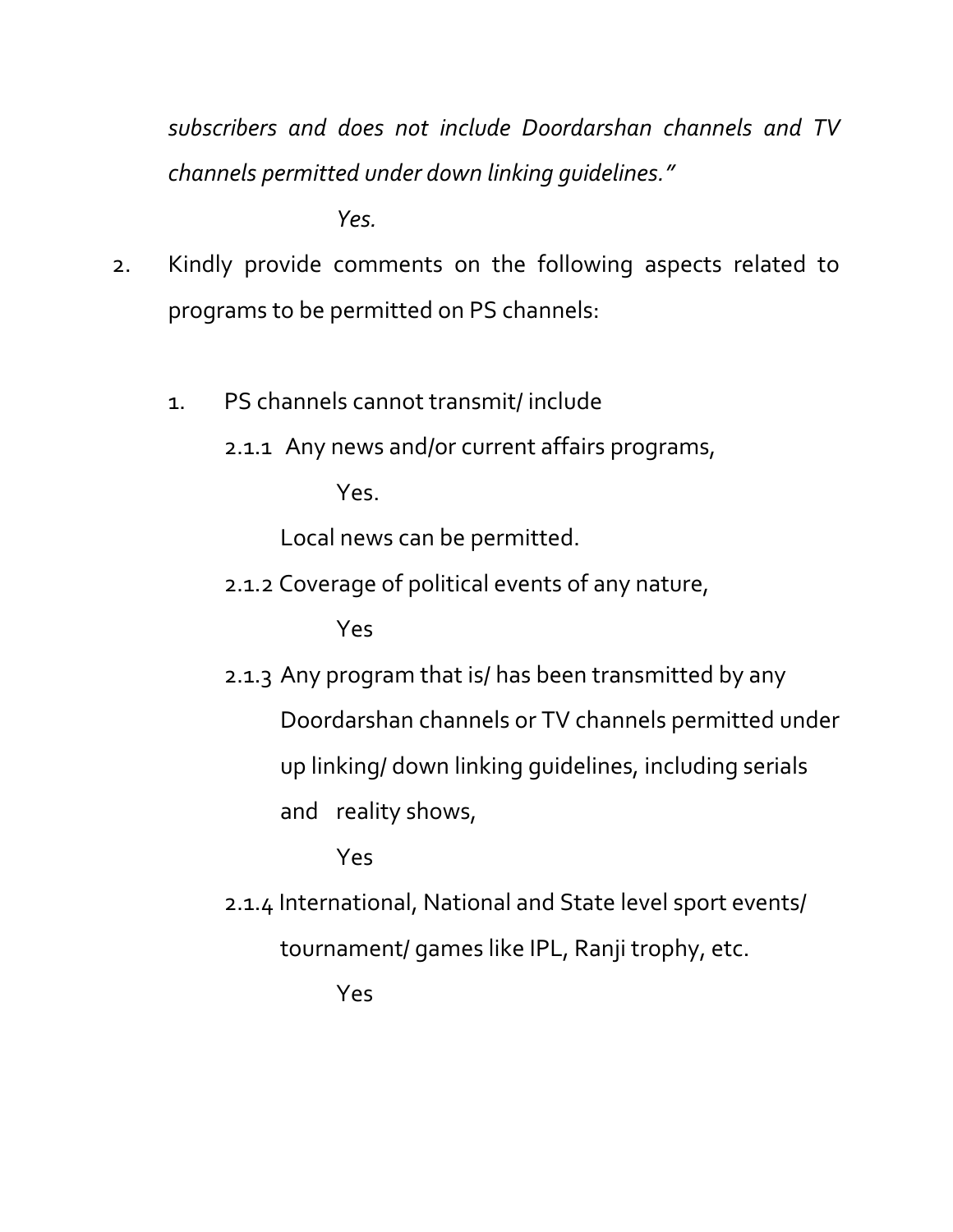- 2. PS channels can transmit/ include
	- 2.2.1 Movie/ Video on demand

Yes

2.2.2 Interactive games,

Yes

2.2.3 Coverage of local cultural events and festivals, traffic, weather, educational/ academic programs (such as coaching classes), information regarding examinations, results, admissions, career counseling, availability of employment opportunities, job placement.

## Yes

2.2.4 Public announcements pertaining to civic amenities like electricity, water supply, natural calamities, health alerts etc. as provided by the local administration.

Yes

2.2.5 Information pertaining to sporting events excluding live coverage.

Yes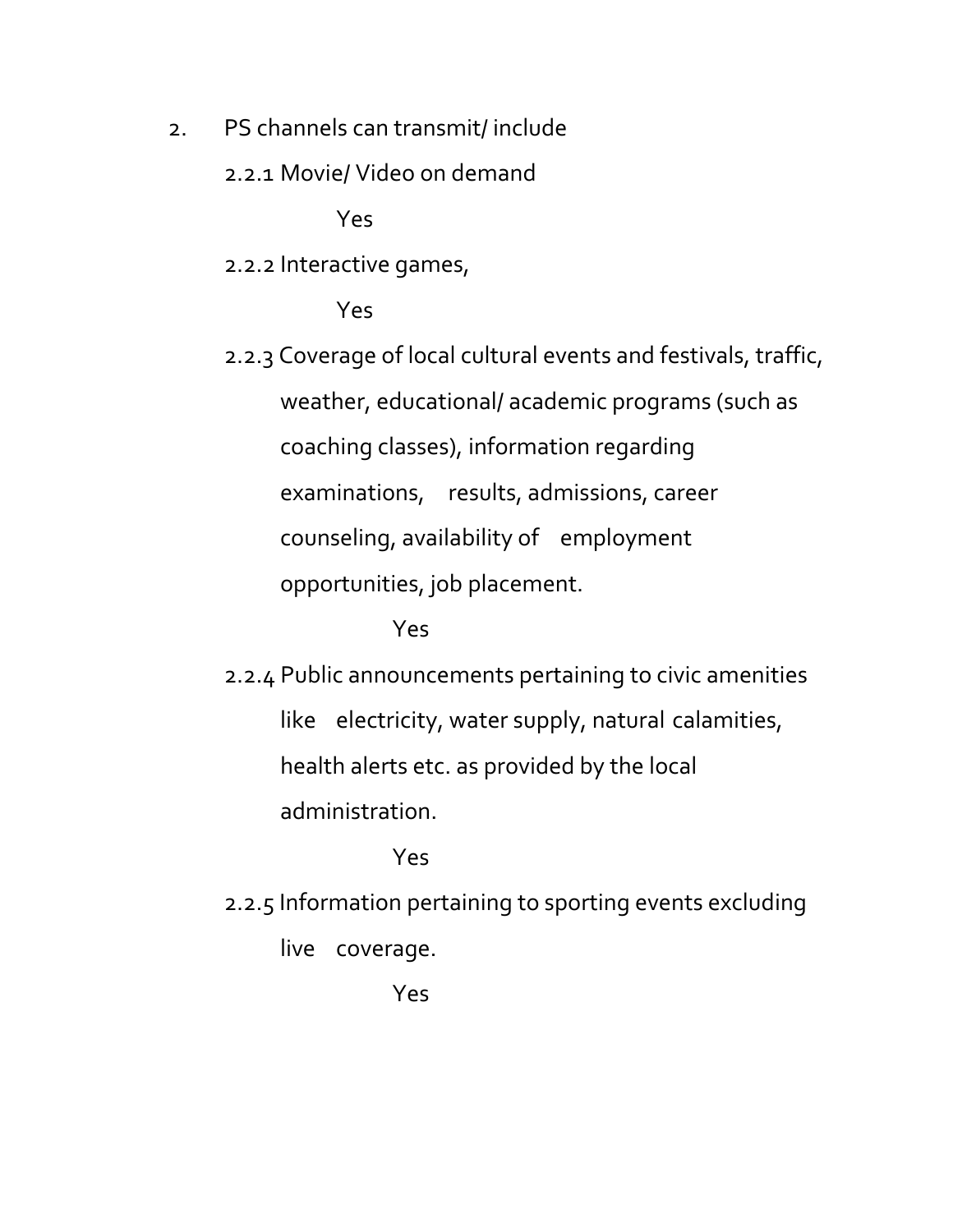- 2.2.6 Live coverage of sporting events of local nature i.e. sport events played by district level (or below) teams and where no broadcasting rights are required. Yes
- 3. What should be periodicity of review to ensure that the PS is not trespassing into the domain of regular TV broadcasters? Three months.
- 4. Should it be mandatory for all DPOs to be registered as Companies under the Companies Act to be allowed to operate PS? If not, how to ensure uniform legal status for all DPOs?
	- 1. Yes .
	- 2. It can also be registered under an appropriate regulatory frame work.

It will ensure uniformity in the legal status.

The process should be very simple within a stipulated time period.

5. Views, if any, on FDI limits?

FDI limit should not exceed the permissible limit 26% in any situation. Broadcasting is a sensitive subject and there are a number of restrictions on foreign investment in this sector including US in global. Many countries do not allow FDI in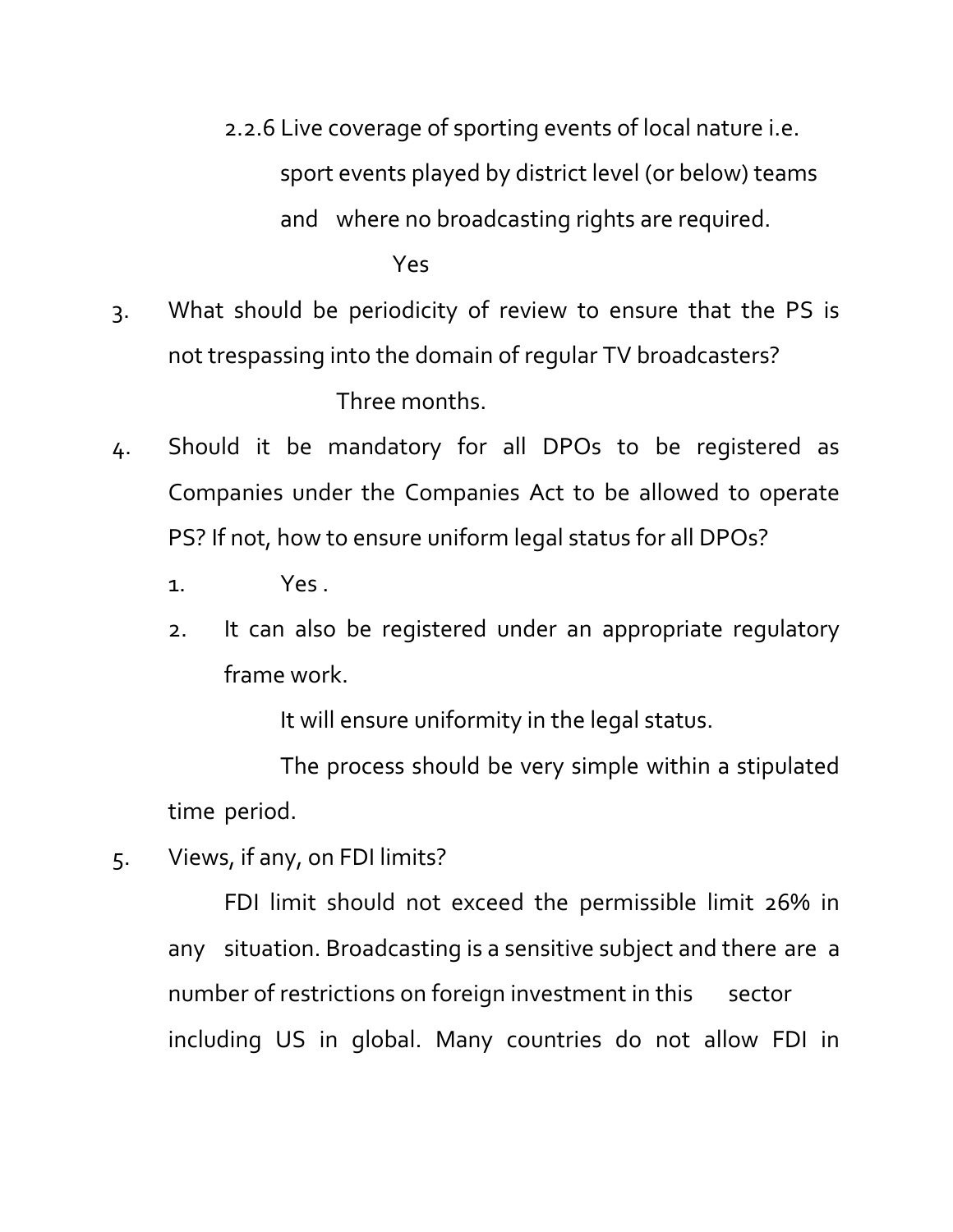media and content distribution platforms or restrict it to low levels. India is far more liberal in this regard.

6. Should there be any minimum net-worth requirement for offering PS channels? If yes, then what should it be?

No. because,

- 1. PS is actually a very small level of business with operational areas including just Taluks and within corporation or district limits.
- 2. as per the down linking guidelines, an applicant company needs to have a minimum net worth of Rs  $5$  crore to downlink of its first TV channel and Rs 2.5 crore for any additional channel.

If at all, the net worth should be according to :

- 1. Rural and tribal areas and
- 2. Urban areas.
- 7. Do you agree that PS channels should also be subjected to same security clearances/ conditions, as applicable for private satellite TV channels?

Yes.

With this procedure, TV channels can be registered with MIB.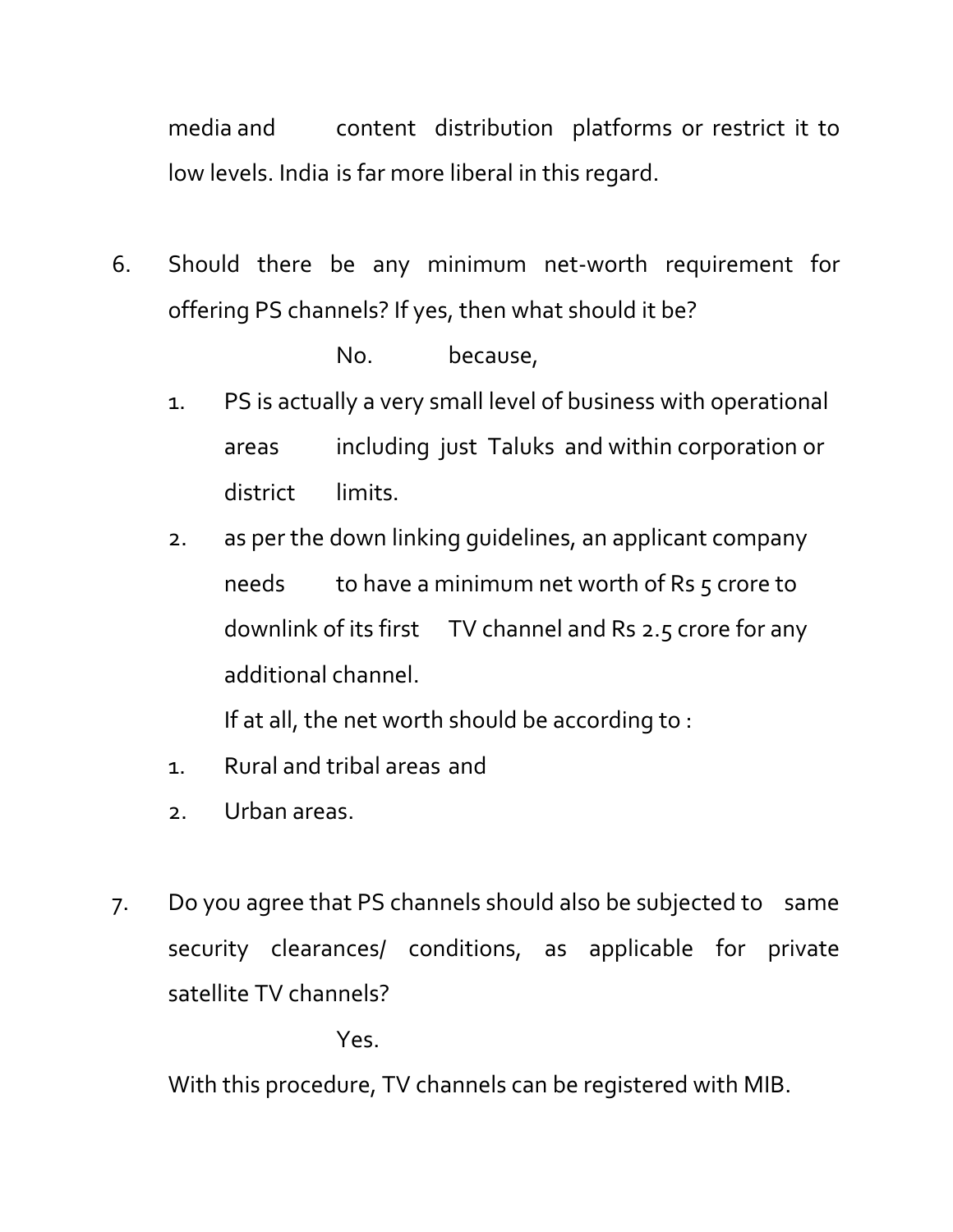8. For the PS channels to be registered with MIB through an online process, what should be the period of validity of registration and annual fee per channel?

The validity period of registration should be 10 year. Because as per down linking guidelines, the initial permission for down linking of channels is granted for a period of 10 years and a renewal of permission may be considered for a period of 10 years at a time subject to certain conditions.

 As the PS channels are restricted to subscribers of the concerned DPO only and operating in Talukas, Municipality, corporation and districts, they do not attract the provisions related to 'must carry' and 'must provide' which are applicable to registered channels permitted under down linking guidelines. Therefore, the fee charged in the instant case for PS channels should not be the same and should be lower than that for registered channels permitted under the down linking guidelines.

9. What is your proposal for renewal of permission?

Renewal of permission may be considered for another period of 10 years at a time subject to the conditions that :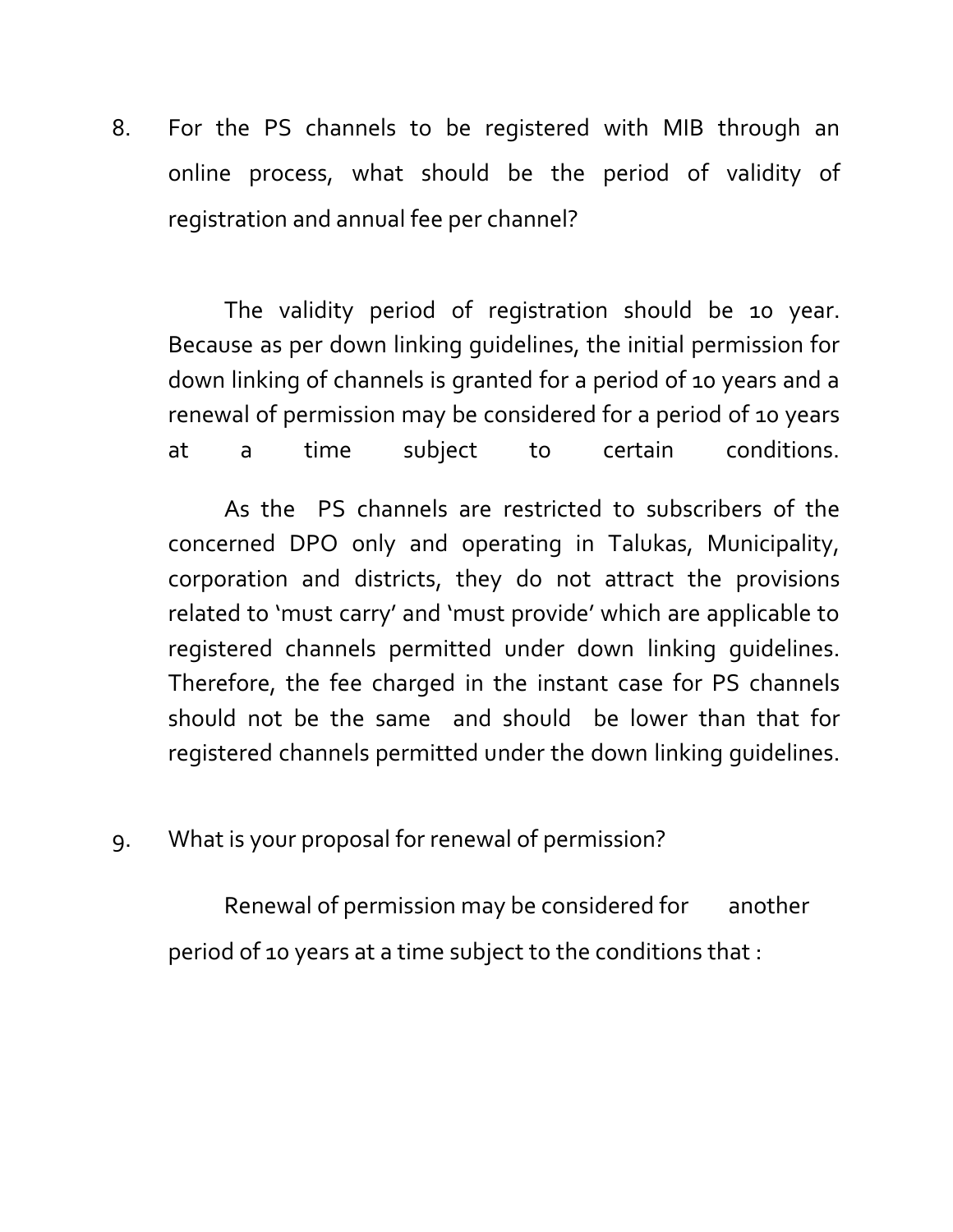- 1. The channel should not have been found guilty of violating the terms and conditions of the programme and advertisement code.
- 2. Self-regulation mechanism should be established.
- 3. subject to the channel's acceptance of all terms and conditions of permission as the government makes.
- 4. Repeated violations, its license renewal should be revoked.
- 5. Renewal proposal should be cleared within 90 days before the expiry of the validity period .
- 6. It should not give rise to corruption.
- 10. Should there be any limits in terms of geographical area for PS channels? If yes what should be these limits.

Yes.

- 1. As per the provisions stipulated in their respective license / registration / permission
- 2. Extent of that particular district.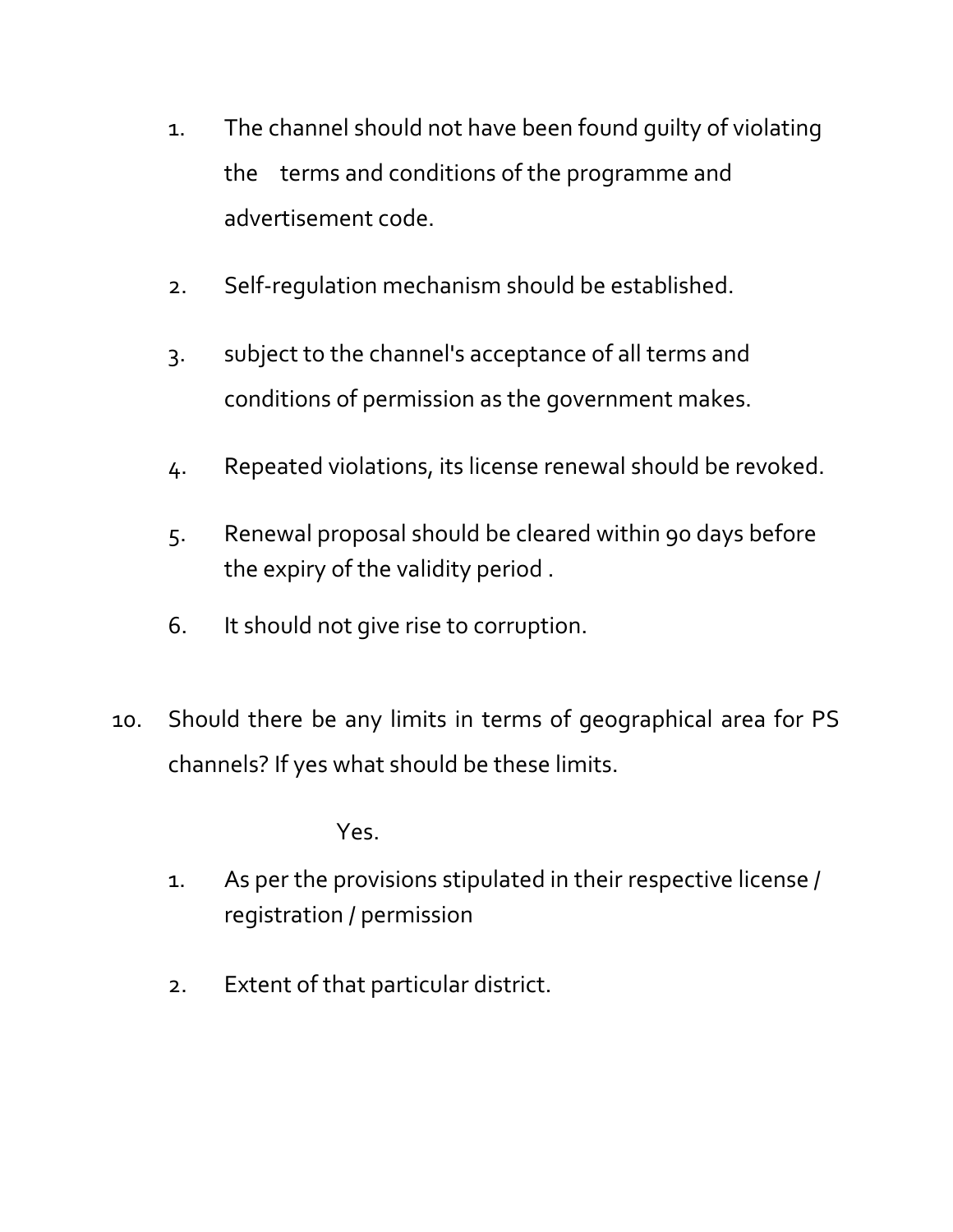11. Should there be a limit on the number of PS channels which can be operated by a DPO? If yes, then what should be the limit?

Yes.

The limit may be specified as a % of total number of channels offered or fixed number i.e. maximum 10 or a combination of above.

- 12. Do you have any comments on the following obligations/ restrictions on DPOs:
	- 12.1. Non-transferability of registration for PS without prior approval of MIB;

Yes

12.2. Prohibition from interconnecting with other distribution networks for re-transmission of PS i.e. cannot share or allow the re-transmission of the PS channel to another DPO;

Yes

But we should consider two or more DPOs existed in the same area, can interlink with each other.

Such interconnecting with other distribution networks for re-transmission of PS, should not take place outside the district. In case such re-transmission or interconnection is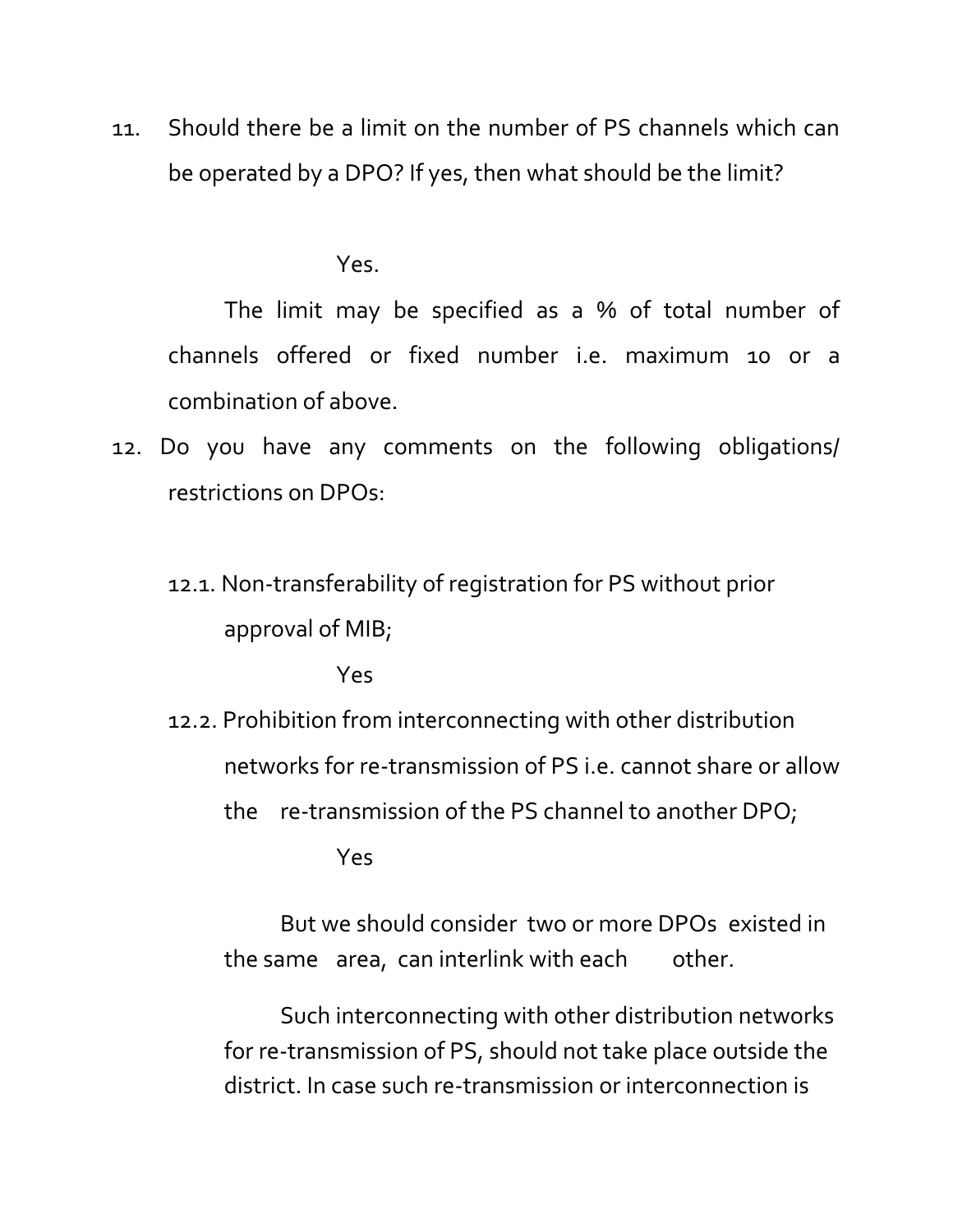required for any reason, they should take permission from the appropriate authority.

12.3. Compliance with the Programme & Advertisement Code and TRAI's Regulations pertaining to QoS and complaint redressal.

Yes

- 13. What other obligations/ restrictions need to be imposed on DPOs for offering PS?
	- 1. They must meet basic norms of decency, non piracy etc..
	- 2. DPOs can withdraw their services either temporarily of permanently for any reason after giving information before one month.
- 14. Should DPO be permitted to re-transmit already permitted and operational FM radio channels under suitable arrangement with FM operator? If yes, then should there be any restrictions including on the number of FM radio channels that may be retransmitted by a DPO?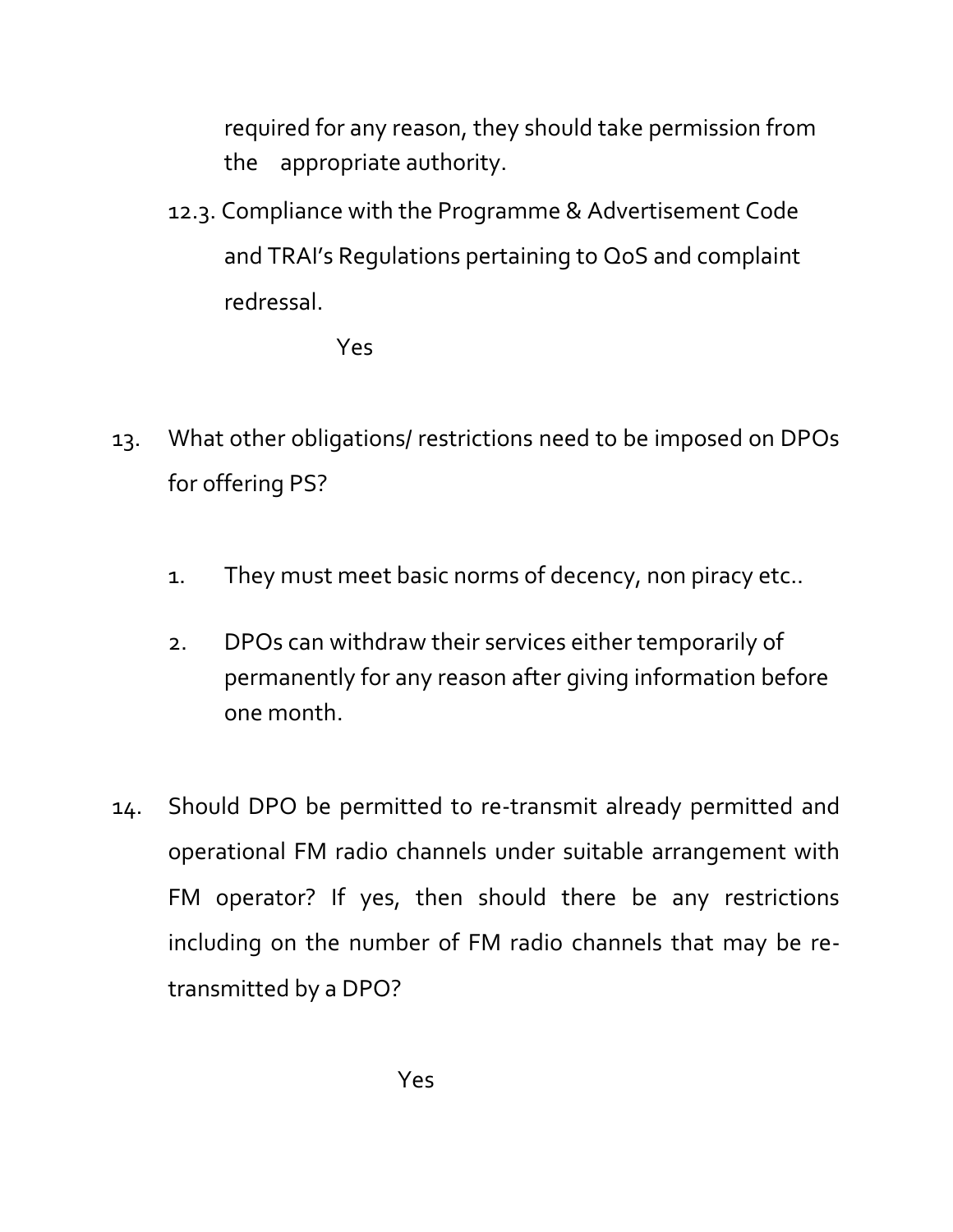- 15. Please suggest the mechanism for monitoring of PS channel.
	- 1. DPOs should be mandated to keep a record of programmes for 90 days and produce the same before any agency of the Government as and when required.
	- 2. It may be monitored in a district-wise or state-wise model.
- 16. Do you agree that similar penal provisions as imposed on TV Broadcasters for violation of the terms and conditions of their permissions may also be imposed on PS? If not, please suggest alternative provisions.

No.

PS is a small-scale business and the current affairs and news category is excluded from PS. If in case such violations take place, two time warnings may be given to the respective PS and then after heavy penalty should be charged.

17. What amendments and additional terms & conditions are required in the existing registration/ guidelines/ permission/ license agreements w.r.t. DPOs for regulating the PS channels?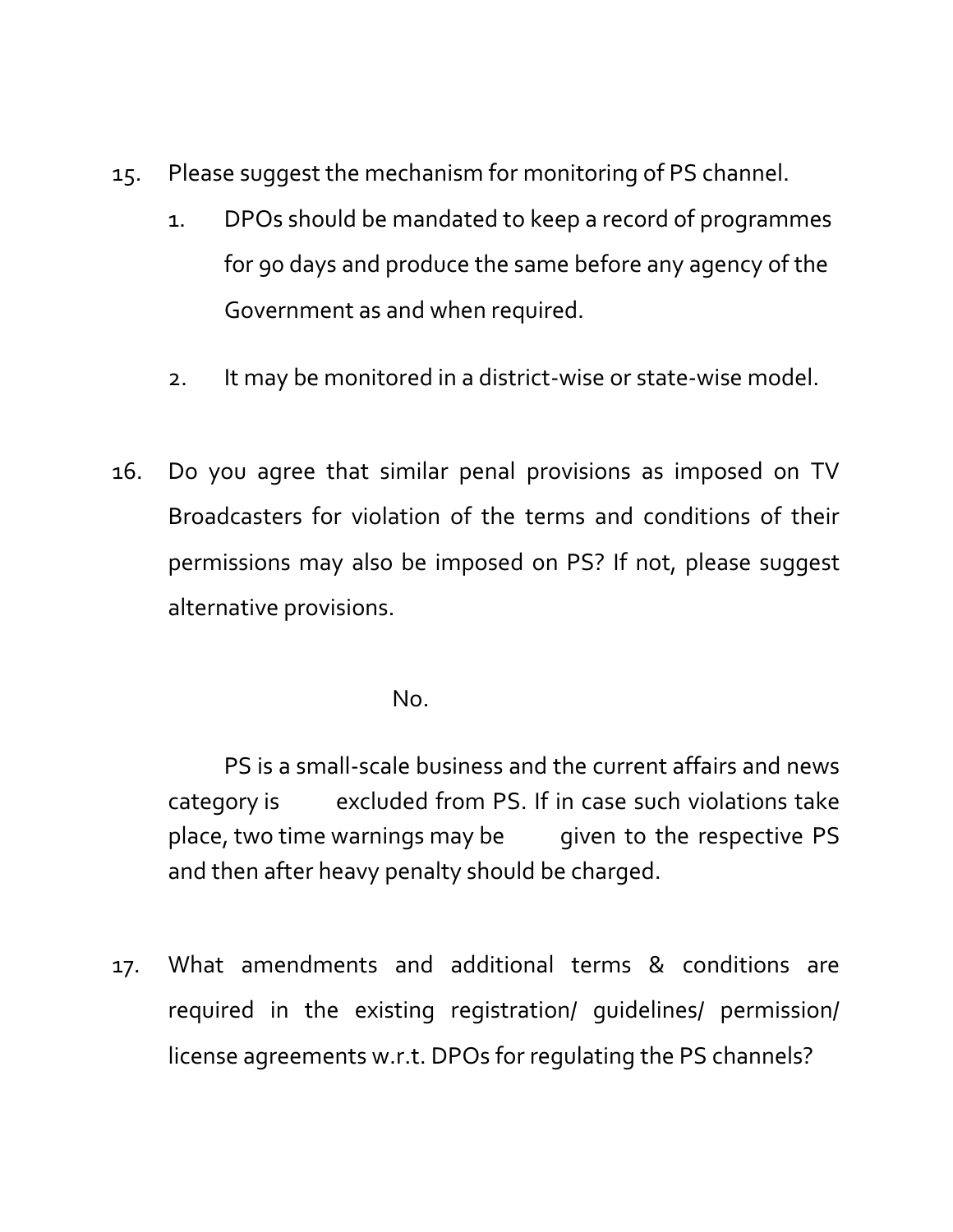- 1. DPOs should permit the Government agencies and registered consumer organizations to inspect the facilities as and when required.
- 2. To furnish information as may be required by the Ministry of I&B from time to time. 3. Provide the necessary monitoring facility at its own cost for monitoring of programme or content by the Govt. representative or registered consumer organization as and when  $w$  required.
- 18. What should be the time limit that should be granted to DPOs for registration of the existing PS channels and bring them in conformity with the proposed regulatory framework once it is notified by MIB?

Six months.

- 19. Stakeholders may also provide their comments on any other issue relevant to the present consultation including any changes required in the existing regulatory framework.
	- 1. The VAS and cable channels offered by DPOs provide locally relevant information are akin to radio, so the guidelines that govern FM radio networks can be